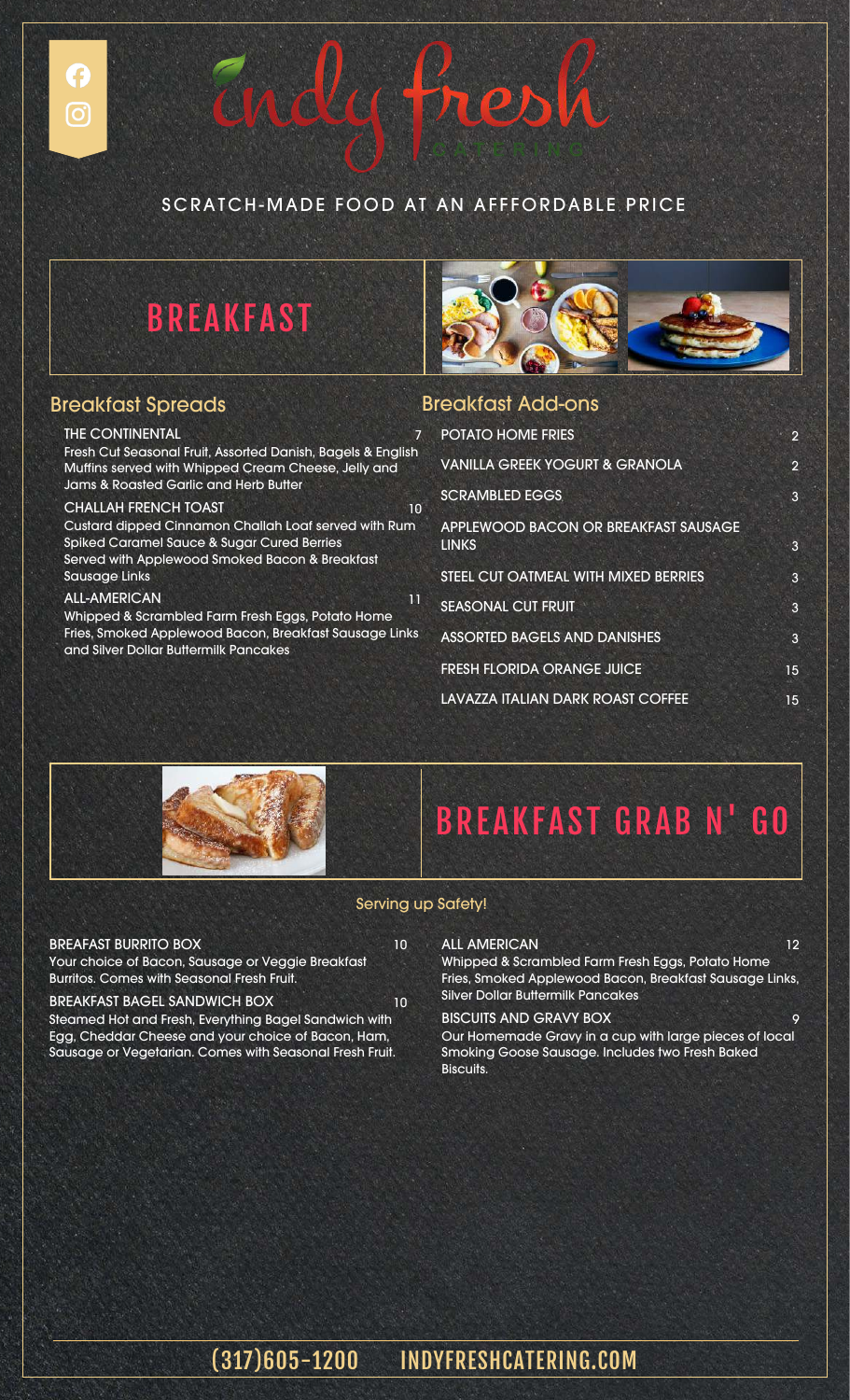



# **APPETIZERS**

#### Appetizers are priced per serving

GRILLED ARTICHOKE & FENNEL DIP 4.5 Seared Artichoke Hearts, Hearty Fennel & Dill in warm Ricotta Cheese served with Grilled Italian Ciabatta Bread (Vegetarian)

PEPPERONATA & CREAMY CANNELLINI BEAN DIP 4.5 With mixed field greens, tomatoes, cucumbers, hardboiled egg and lemon vinaigrette. Mashed Cannellini Beans & Roasted Garlic with Extra Virgin Olive Oil, Rosemary & Preserved Peppers served with Grilled Italian Ciabatta Bread (Vegan)

CAPRESE BITES (2/PERSON) 3.5 Sweet Cherry Tomatoes, Marinated Fresh Mozzarella & Spicy Basil skewered in a single bite and topped with Balsamic Reduction and Extra Virgin Olive Oil (Vegetarian)

DOMESTIC CHEESE SNACKS Bite Sized Colby Jack, Swiss, Cheddar, Pepper jack & Havarti Cubes served with Buttery Crackers (Vegetarian)

CHEF'S ARTISANAL CHEESE SELECTION Gooey Brie, Blue Veined Triple Cream, Aged Irish Cheddar, Semi Soft Farmhouse & Marinated Cheese Curds served with dried fruits, nuts, pickles, grainy mustard, smoked tomato jam & crackers (Vegetarian)

#### BAKED GOAT CHEESE 3

Local Goat Cheese Baked with our house made Garden Tomato Sauce and served with Grilled Italian Ciabatta Bread (Vegetarian)

#### BACON WRAPPED DATES 3

Dates with Goat Cheese sourced from the Paramount School of Excellence and wrapped in Crispy Bacon

#### CRUDITÉ & PICKLES

Fresh cut & Bite Sized Seasonal Vegetables, House Pickled Vegetables, Olives, Roasted Garlic Hummus & Zesty Ranch Dressing (Vegetarian)

#### FRESH CUT FRUIT 3

**Proscuitto** 

Bite sized pieces of Fresh Seasonal Fruits and our Cinnamon & Sugar Greek Yogurt Dip (Vegetarian)

BACON WRAPPED MEATBALL WITH TOMATO JAM 3.5

CLASSIC MEATBALL IN RED SAUCE 3.5 Baked Meatballs in our Garden Tomato Sauce and topped with a copious amount of Mozzerella Cheese

CHEF'S CHARCUTERIE SELECTION 12 Indy's Own Turchetti's Calabrese Chili Salumi, Volpi Cacciatore Salumi & La Quercia Heritage Breed American



#### All Indy Fresh Packages come complete with serving utensils, dinnerware Chafing Racks and Sternos offered at \$10/setup

MARGARITO'S MEXICAN FIESTA TACO BAR 9 Includes Marinated & Seasoned Diced Chicken Breast, Slow-Cooked Ground Beef, Spanish Rice, Black Beans, Soft Corn or Flour Tortillas, Shredded Lettuce, Shredded Cheese, Pico de Gallo, Sour Cream, Salsa and White Corn Tortilla Chips. (2 Tacos per Person)

MARGARITO'S MEXICAN FIESTA FAJITA BAR 13 Grilled Chicken or Flank Steak Fajitas with fresh Red Onions, Red & Green Bell Peppers. Veggie Fajitas are available upon request for no additional charge. Grilled Zucchini, Squash, Onions, and Mushrooms added to our traditional Fajita Veggies. Fajita Package includes Spanish Rice, Black Beans, Chips and Salsa.

### Add-ons

CHIPS & QUESO 2

CHIPS AND GUACAMOLE 2.5

#### ELOTES SALAD 3

Romaine Lettuce topped with Grilled Corn, Pickled Red Onion, Cotija Cheese, & served with the most "delicioso" Southwest Ranch Dressing EVER!

#### CHEF'S ENCHILADA BAR 10

Hand-rolled and stuffed Enchiladas stuffed with Cheese, Smoked Chicken, or Ground Sirloin and smothered with Rojo or Verde auce. Package comes with Spanish Rice & Black Beans.



ENCHILADAS - CHICKEN VERDE (SERVES 5) 35 10 Shredded Chicken Enchiladas topped with Verde Sauce.

ENCHILADAS – GROUND BEEF ROJO (SERVES 5) 35 10 Seasoned Ground Beef Enchiladas covered with Rojo Sauce and Cheese

ENCHILADAS – CHEESE ROJO (SERVES 5) 30 10 Cheesy Enchiladas topped with Rojo sauce and cheese

MEXICAN WEDDING COOKIES 1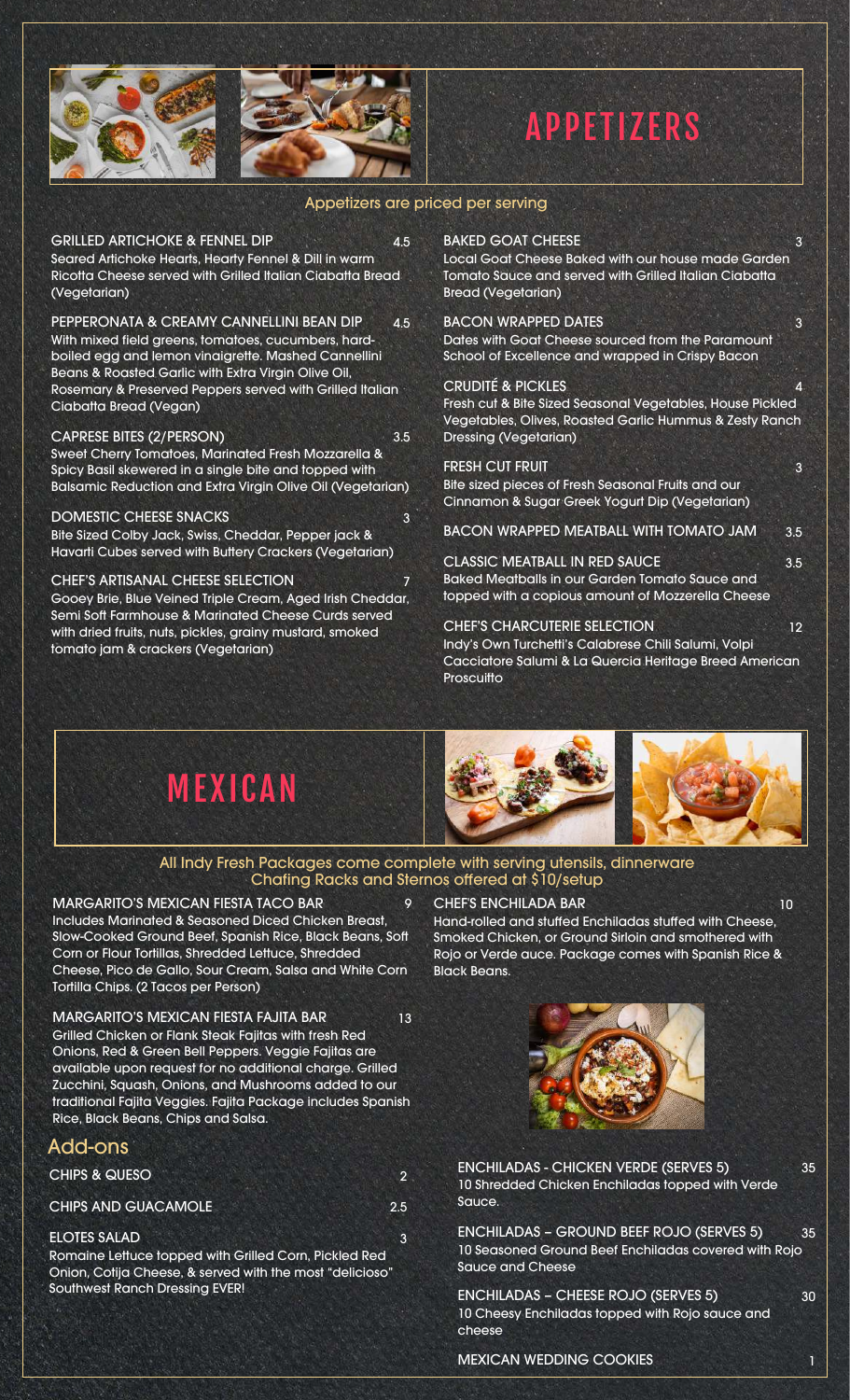



All Indy Fresh Packages come complete with serving utensils, dinnerware. Chafing Racks and Sternos offered at \$10/setup

FEATURED ITALIAN PACKAGE 16 Entree: Parmesan Meatballs in Vodka Sauce, Grilled Marinated Chicken Breast & Roasted Italian Vegetables

Pasta, Sauces & Bread Penne Pasta, Garden Tomato Sauce, Roasted Garlic Cream Sauce & Fresh Italian Bread with Roasted Garlic & Herb Butter

Salad: Side Car Salad with our Lemon Herb Vinaigrette and Ranch Dressings

Beverages: Choice of Lemonade, Iced Tea or Southern Style Sweet Tea

Dessert: Toll House Chocolate Chip Cookies & Ghirardelli **Brownies** 



### Add-ons

CLASSIC LASAGNA Traditional Italian Bolognese Sauce layered with ricotta, mozzarella & aged parmesan cheese

Small \$25 Large \$50

#### 3 CHEESE LASAGNA

Indy Fresh classic lasagna with our Garden Tomato Sauce and layered with ricotta, mozzarella and aged parmesan cheese

Small \$20 Large \$35

#### ITALIAN SMALL PLATE 11 11

This includes a Signature Side Salad, choice of Pasta, one of our Homemade Sauces and one Entree. It also comes with fresh-baked Italian Bread and Garlic and Herb Butter.

#### ITALIAN LARGE PLATE 14

This includes dinner portions of our Signature Side Salad, choice of Pasta, two of our Homemade Sauces and two Entrees. It also comes with fresh-baked Italian bread and Garlic and Herb Butter.

#### PASTA CHOICES

Penne **Cavatappi Fettuccini** GF Penne (Add \$1/person)

#### HOUSE MADE PASTA SAUCE CHOICES

Garden Tomato (GF, DF) Vodka Cream Sauce Lemon Caper Sauce Roasted Garlic Cream Sauce

#### ITALIAN ENTREES

Italian Sausage, Peppers & Onions (GF)(DF) Grilled Italian Sausage with Sweet Bell Peppers, Onions and our House Made Garden Tomato Sauce

#### Chicken Parmesan

Herb and Parmesan Seasoned & Breaded Chicken Breast topped with our Garden Tomato Sauce and Melty Mozzarella & Parmesan Cheeses

House Marinated Chicken Breast (GF)(DF) Brined & marinated in herbs & spices overnight for the juiciest and well-seasoned chicken you've ever had!

#### Chicken or Tilapia Piccata

Indy Fresh House marinated chicken or sustainably sourced tilapia grilled and topped with our Signature Lemon Caper Cream Sauce

#### Chicken Marsala (GF)

Indy Fresh's House marinated chicken smothered with mushrooms and a classic reduced marsala wine sauce

#### Fresh Herb & Parmesan all Beef Meatballs

An Indy Fresh instant classic! Hand mixed and rolled herb and parmesan meatballs in your choice of house made pasta sauce. Choose from Vodka Cream, Roasted Garlic Cream & Garden Tomato Pasta Sauces

### (317)605-1200 INDYFRESHCATERING.COM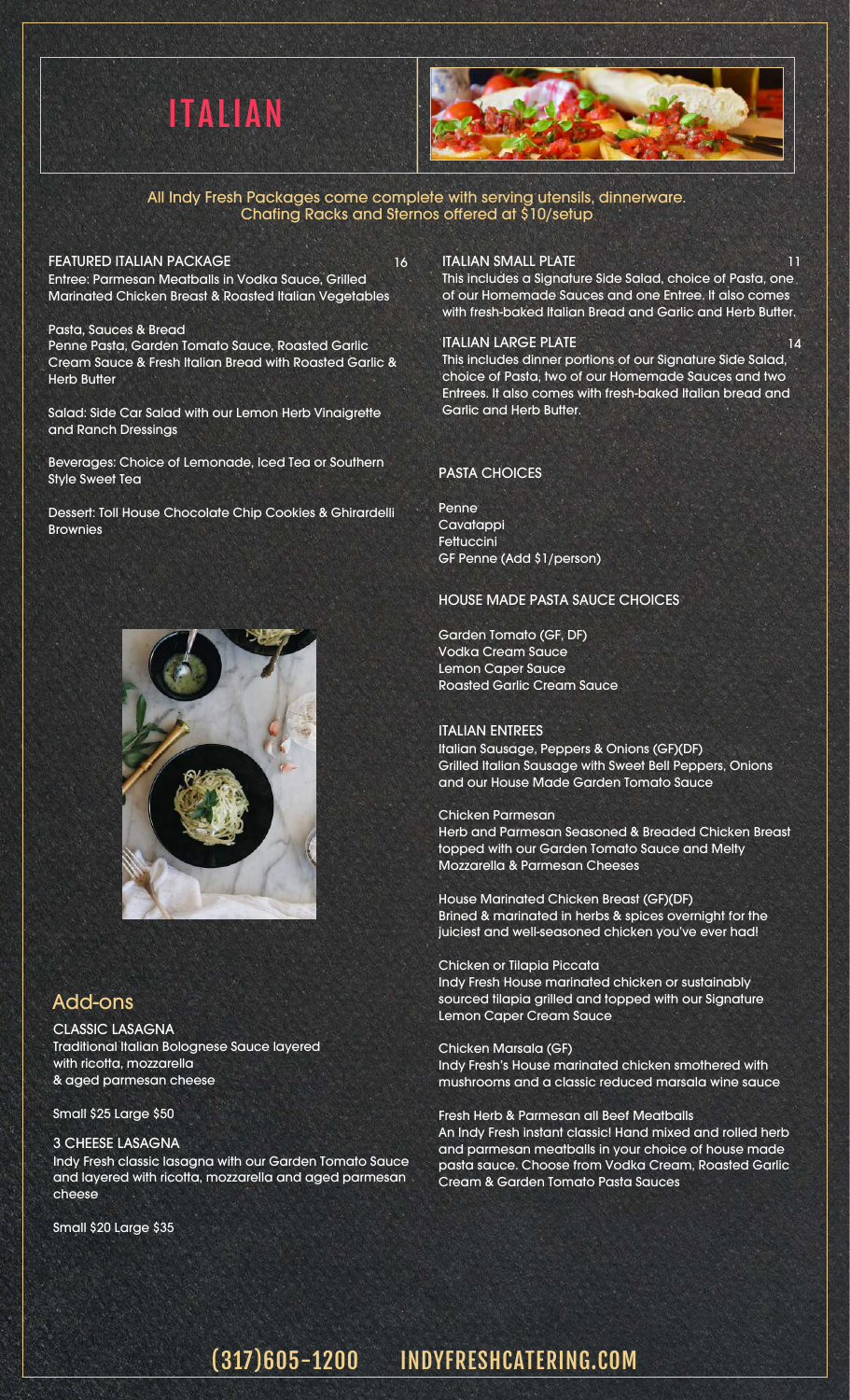

# BBQ & GRILL

#### All Indy Fresh Packages come complete with serving utensils, dinnerware Chafing Racks and Sternos offered at \$10/setup

FEATURED BBQ PACKAGE 16 Entree: Slow Applewood Smoked Pulled Pork & Pulled **Chicken** 

Sides: Zesty Chipotle Cole Slaw, Creamy Mac 'n Cheese & Fresh Cut Green Beans Sauteed with Sweet Bell Peppers

Buns, Pickles & Sauces Fresh Buns, Texas Sweet BBQ Sauce, Carolina Mustard BBQ Sauce & House Pickles

Beverages: Choice of Lemonade, Iced Tead or Southern Style Sweet Tea

Dessert: Toll House Chocolate Chip Cookies & Ghirardelli **Brownies** 



SUGGESTED SIDES Baked Macaroni & Cheese Scalloped Corn Casserole Brown Sugar Bacon Smoked Green Beans (GF)(DF) Chipotle Cole Slaw (GF) Indy Fresh Potato Salad (GF) Classic Baked Beans (GF)(DF)



#### FEATURED DELI PACKAGE 16

Hearty 6″ Hot Grinder: Choose between one of our four mouth-watering hot grinders – House Italian, Ham & Cheddar, Turkey Bacon or Veggie

Baked Macaroni & Cheese: Cavatappi Pasta swimming in Indy Fresh's Cheese blend and Baked Golden Brown

Greek Cucumber Salad: Fresh English Cucumbers, Sweet Cherry Tomatoes, Red Onion, Feta Cheese and Lemon Herb Vinaigrette

Beverages: Choice of Lemonade, Iced Tea, Bottled Water or Coca-Cola Products

Dessert: Toll House Chocolate Chip Cookies & Ghirardelli Brownies

#### SOUPS 3

Roasted Red Pepper & Tomato Bisque (V) California summer Tomatoes, Fire Roasted Red Bell Peppers blended with Sweet Cream and Fresh Herbs

#### Creamy Chicken & Wild Rice

Slow Roasted Chicken & Wild Rice swimming in a creamy broth of vegetables with a light kick of cayenne pepper

BBQ SMALL PLATE 11 Chose one of our BBQ & Grill Entrees and two sides

BBQ LARGE PLATE 15 Choice of TWO "Hearty" BBQ Entrees and two sides.

#### INDY FRESH BBQ ENTREES

Slow Smoked Pulled Pork (GF)(DF)

Indiana Heritage Pork smoked for a minimum of 12 hours and dry rubbed with our house seasoning. Served with Texas Style Sweet, Tangy Carolina Mustard BBQ & Indy Fresh Sweet & Sour Pickles, and Slider Buns

#### Pulled BBQ Chicken (GF)(DF)

Local Indiana Chicken generously rubbed and smoked for 3 hours low and slow. Served with Texas Style Sweet, Tangy Carolina Mustard BBQ & Indy fresh Sweet and Sour Pickles, and Slider Buns

Veri Veri Grilled Chicken Teriyaki (DF) Grilled Soy & Ginger Marinated Chicken Breast sauced with a sweet and savory teriyaki sauce

Caribbean Grilled Chicken (GF)(DF) Grilled Chicken Breast marinated with sweet pineapple juice and soy, topped with fresh, sweet and juicy pineapple salsa

Smoked Meatloaf All Beef Classic Meatloaf Smoked and served with a Tangy Tomato Glaze

# DELI

#### ENTREE SALAD PACKAGE 11

Choice of an Indy Fresh Entree Salad, Fresh Baked Italian Bread with Roasted Garlic & Herb Butter. Add Fresh Cut Fruit Platter for \$2/person

#### SOUP AND SALAD 14

Choice of one Indy Fresh Salad and one of our Hearty Soups served with Beverages, Ghirardelli Brownies or Chocolate Chip Cookies and Italian Bread with Roasted Garlic Butter

#### SUB & WRAP PLATTER

Choice of (TWO) Subs or Wraps to feed a small group of 8- 10 guests or to add on to your Indy Fresh Package

Chicken & Noodle

Roasted Chicken, Celery, Carrot, Onion & Egg Noodles in a creamy herb and chicken broth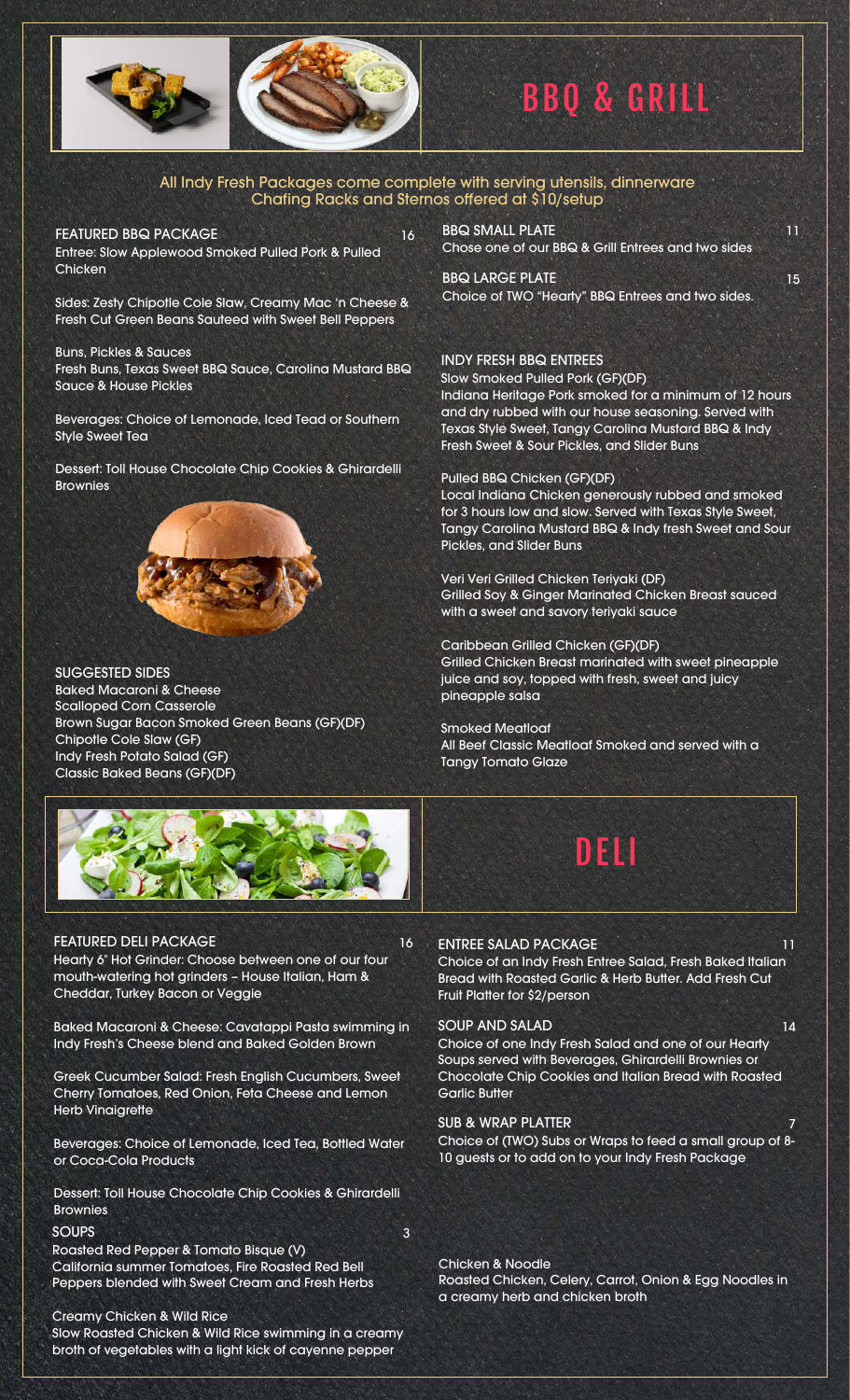#### SALADS

#### Indy Fresh Signature Salad

A blend of Romaine, Iceberg and Spring Mix Lettuces topped with Tomato, Cucumber, Red Onion, Red & Green Bell Peppers, Parmesan Cheese, Garlic Croutons and Choice of Indy Fresh House Made Dressing

#### Baby Spinach Salad

Fresh Baby Spinach and Spring Mix Lettuces with Roasted Red Peppers, Fresh Berries, Toasted Walnuts, Goat Cheese & Sundried Tomato Vinaigrette

#### California Cobb Salad

Romaine and Iceberg Lettuce Blend, Haas Avocado, Sweet Cherry Tomatoes, Diced Turkey, Smokey Applewood Bacon, Cheddar Cheese and Choice of Indy Fresh House Made Dressing

#### Greek Salad

Spring Mix, Olives, Tomatoes, Red Onions, Cucumbers, Feta Cheese and Greek Dressing

#### Caesar Salad

Crisp Romaine Lettuce, Roasted Garlic Butter Croutons, Parmesan Cheese, Pickled Onions

#### Walnut Pear

Mixed Greens, Sliced Pears, Carrots, Red Onions, Candied Walnuts, Dried Cranberries, Bleu Cheese, White Balsamic Vinaigrette Dressing

#### DRESSINGS

Lemon Herb Vinaigrette Buttermilk Ranch Blue Cheese & Black Peppercorn Classic Caesar Honey Dijon Vinaigrette Balsamic Vinaigrette

### 6" EAST COAST DELI SUBS (COLD) <sup>6</sup>

All 6" Subs are available as a wrap or bowl upon request, minimum order of 5 per selection please!

#### The House Italian

Brown Sugar Cured Ham, Genoa Salami, Zesty Pepperoni & Provolone Cheese Dressed with Sliced Tomato, Shaved Onion, Pickled Banana Pepper, Lemon Herb Vinaigrette and Romaine Lettuce

#### Turkey & Ham

Oven Roasted Turkey, Brown Sugar Cured Ham, Crisp Romaine Lettuce, Provolone Cheese & Lemon Herb Dressing

#### Chicken Bacon Ranch

Roasted Chicken Breast, Crisp Romaine Lettuce, Smokey Applewood Bacon, Cheddar Cheese and House Ranch Dressing

#### Chicken Chipotle

Roasted Chicken Breast, Crisp Romaine Lettuce, Chipotle Aioli, Fresh Tomato, Red Onion & Parmesan Cheese

#### Turkey Club

Oven Roasted and Shaved Turkey Breast, Smokey Applewood Bacon, Crisp Romaine Lettuce, Sliced Tomato & Roasted Garlic Aioli

#### The California

Oven Roasted Turkey Breast, Sliced Tomato, Creamy Avocado, Shaved Red Onion, Crisp Romaine Lettuce, Fresh Mozzarella Cheese & Roasted Garlic Aioli

#### Additional Wraps:

#### Hummus Wrap

Spinach wrap, with homemade garlic hummus, vine ripe tomatoes, red onion, feta cheese, mixed greens & lemon herb vinaigrette

Chicken Caesar Roasted Chicken Breast, Crisp Romaine Lettuce, Tomato, Red Onion, Classic Caesar Dressing & Parmesan Cheese

Veggie Wrap Roasted Seasonal Vegetables, Garbanzo Beans and Basil Pesto

Add \$.50 for all GF Bowls





DELI BOX LUNCH (COLD) 10 Choice of Sub, Wrap or Bowl with side, and dessert.

DELI BOX LUNCH (HOT) Choice of Hot Italian or Turkey Club Everything Bagel Sandwich or Grinder with side, and dessert.

OLD SCHOOL BOX LUNCH 7 Choice of Half Wrap or a 4" Sub with Assorted Chips and a Chocolate Chip Cookie.

BBQ & GRILL BOX (HOT) 11 Choice of Buffalo/Teriyaki Chicken Sandwich, Ham & Cheddar, or Turkey Club, side, and dessert.

#### HOUSE BURRITO BOX 10 Spanish Rice, Black Beans, Diced Chicken Breast or

Ground Beef, Cheese and Salsa. Comes with Chips, Side of Salsa.

## GRAB N' GO BOX LUNCHES

ENCHILADA BOX 10 Individual meals with Enchiladas (2) – Chicken Verde, Ground Beef Rojo or Cheesy Rojo – plus Spanish Rice and Black Beans. SIGNATURE SALAD BOX LUNCH 10 Entree Portion of Crisp Romaine Lettuce topped with Tomato, cucumber, Red Onion, Red & Green Bell Peppers, Parmesan Cheese, Garlic Croutons and Choice of Indy Fresh House Made Dressing BABY SPINACH BOX LUNCH 11 Fresh Baby Spinach with Roasted Red Peppers, Fresh Berries, Toasted Walnuts, Goat Cheese & Sundried Tomato Vinaigrette

#### COBB SALAD BOX LUNCH 12

Romaine and Iceberg Lettuce Blend, Haas Avocado, Sweet Cherry Tomatoes, Diced Turkey, Smokey Applewood Bacon, Cheddar Cheese and Choice of Indy Fresh House Made Dressing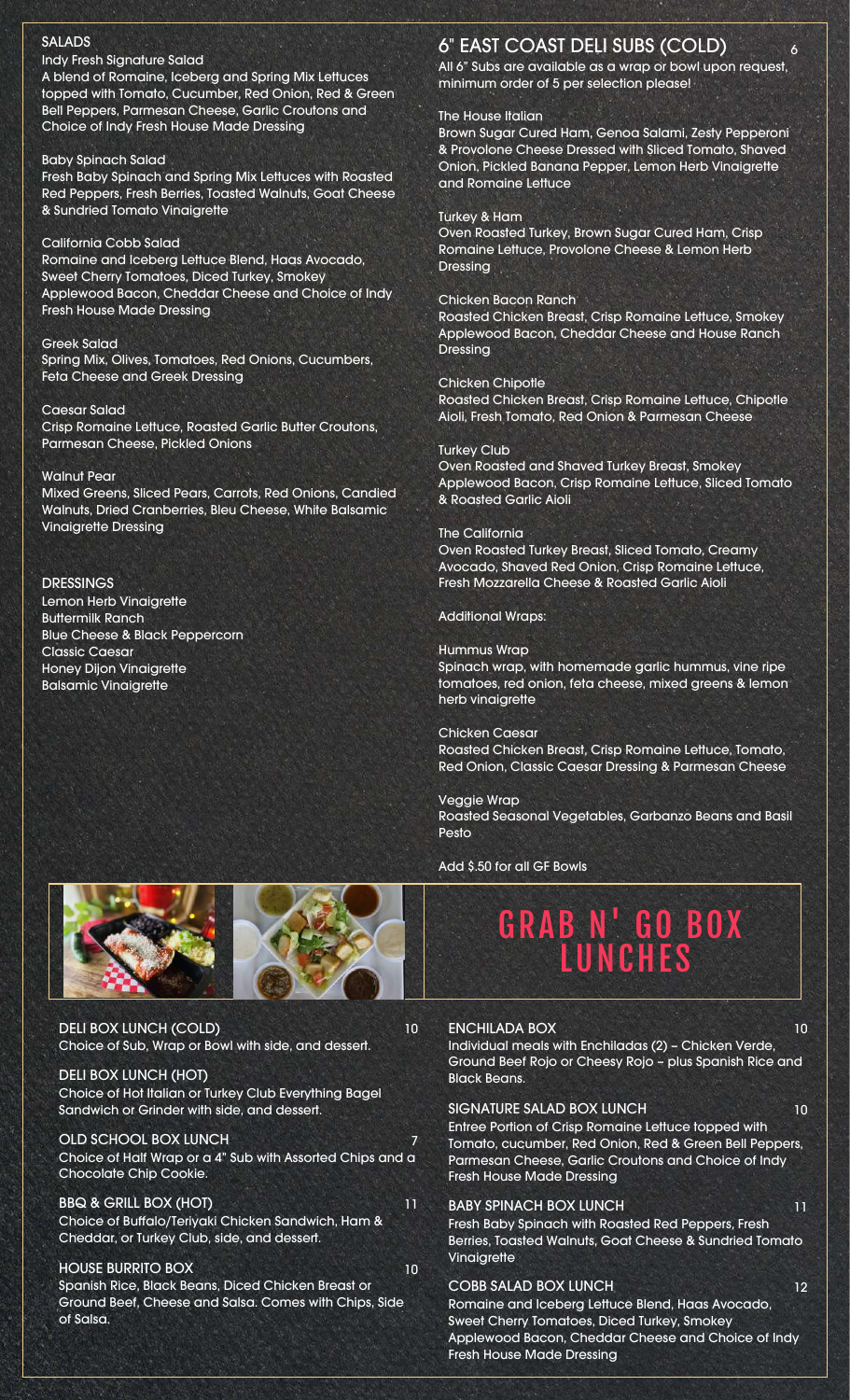# CHEF'S FAVORITES





All Indy Fresh Packages come complete with serving utensils, dinnerware Chafing Racks and Sternos offered at \$10/setup

FEATURED CHEF'S FAVORITE PACKAGE Entrees: Roasted Red Pepper Chicken with Baby Spinach & Smoked Pork Loin with Rosemary Demi-Glace

Savory Sides: Chef's Seasonal Roasted Vegetables, Roasted Garlic Mashed Potatoes & Scalloped Corn **Casserole** 

Bread

Fresh Baked Italian Bread with Roasted Garlic & Herb **Butter** 

Beverages: Choice of Lemonade, Iced Tea or Southern Style Sweet Tea

Dessert: Toll House Chocolate Chip Cookies & Ghirardelli Brownies



SUGGESTED SIDES Chef's Seasonal Roasted Vegetables (GF) Baked Macaroni & Cheese Hoisin Glazed & Sesame Baby Carrots (GF)(DF) Roasted Garlic Smashed Potatoes (GF) Scalloped Corn Casserole Rice Pilaf (GF)(DF) Fluffy Basmati Long Grain Rice steamed with sweet carrots and herbaceous parsley Sauteed Green Beans (GF)(DF) Fresh Green Beans sauteed with Extra Virgin Olive Oil, Bell Peppers, & Carrots.

18 SMALL PLATE PACKAGE 13 13 Choice of entrée and two sides. Fresh Baked Italian Table Bread with Roasted Garlic & Herb Butter

LARGE PLATE PACKAGE 17 Our Large Plate Dinner Package provides larger portions

of your choice of TWO entrées and THREE sides. Fresh Baked Italian Table Bread with Roasted Garlic & Herb **Butter** 

#### CHEF FAVORITES ENTREES 13

(Add \$3 Per Person)

Smoked Meatloaf All Beef Chef Driven Meatloaf Smoked and served with a Tangy Tomato Glaze

Roasted Red Pepper Chicken Marinated Grilled Chicken Swimming in a Sauce of Roasted Red Peppers, Garlic & Cream Served with Wilted Baby Spinach

Caribbean Grilled Chicken (GF) Grilled Chicken Breast marinated with sweet pineapple juice and soy, topped with fresh, sweet and juicy pineapple salsa

Chicken Marsala (GF) Indy Fresh's House marinated chicken smothered with mushrooms and a classic reduced marsala wine sauce

Herb & Lemon Roasted Chicken with Roasted Garlic Demi-Glace (GF) Airline Chicken Breast Roasted with Herbs and served with Grilled Lemons for that added punch of flavor!

Korean Style Boneless Beef Short Ribs (DF) Indiana Local Beef Short Ribs Seared, Slowly Braised and Glazed with a Sweet and Savory Korean Style Sauce (Add \$6 Per Person)

#### **DESSERTS**

Ghirardelli Brownies Decadent Double Chocolate Ghriradelli Brand Brownies Baked Fresh Every Day

TOLL HOUSE COOKIES 1 Toll House Chocolate Chip Cookies The Toll House Recipe you know and love baked fresh daily

NEW ORLEANS BREAD PUDDING (SERVES 8-10) French Bread Soaked in Custard and Baked, topped with Luscious Rum Caramel

# DESSERTS &DRINKS

| <b>DRINKS</b><br>Iced Tea<br>Sweetened or Unsweetened<br>(Available by the gallon)                                  | 10             |
|---------------------------------------------------------------------------------------------------------------------|----------------|
| Lemonade<br>Tart and Sweet House made Lemonade<br>(Available by the gallon)                                         |                |
| <b>COKE PRODUCTS (2-LITER)</b><br>Coca Cola Classic, Diet Coke & Sprite                                             | 5              |
| <b>CANNED COKE PRODUCTS</b>                                                                                         | $\overline{2}$ |
| <b>BOTTLED WATER</b>                                                                                                | 1              |
| LAVAZZA ITALIAN DARK ROAST COFFEE<br>Cream, Sugar, Sweetener and Stirrers Included, Decaf<br>available upon request | \$15           |

GAL. FRESH FLORIDA ORANGE JUICE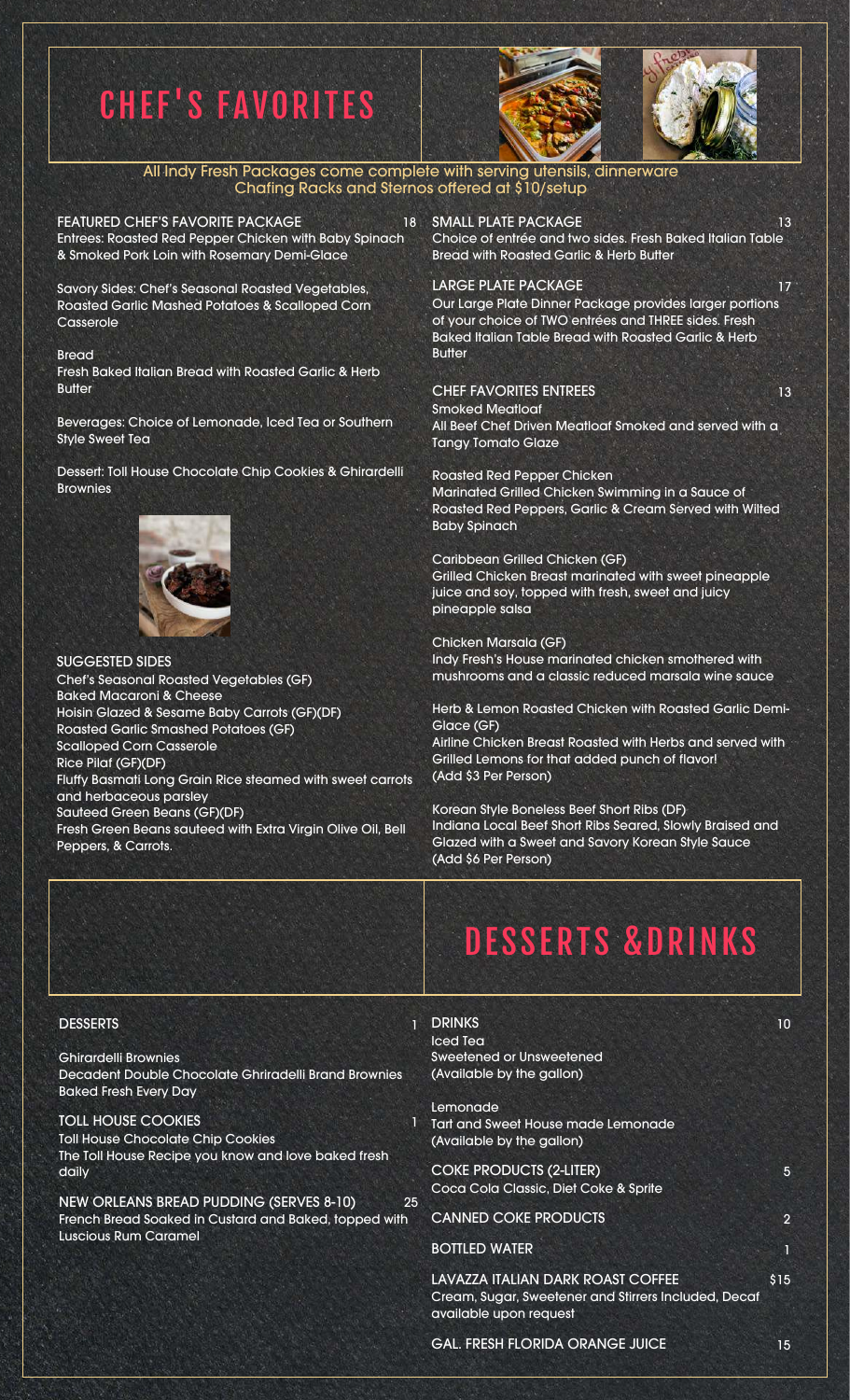# SIDES

#### INDY FRESH SIDES 3

Macaroni & Cheese Cavatappi Pasta swimming in Indy Fresh's Cheese Blend and Baked Golden Brown

Chef's Seasonal Roasted Vegetables (GF) Chef's Seasonal Selection of vegetable medley roasted and tossed in Indy Fresh Roasted Garlic & Herb Butter

Roasted Garlic Smashed Potatoes (GF) Boiled Redskin Potatoes Smashed with Sweet Cream Butter, and Savory Roasted Garlic

Smoked Green Beans & Bacon (GF)(DF) French Cut Green Beans smoked slowly with brown sugar, apple cider vinegar and bacon

Baked Beans (GF)(DF) Classic White Beans Baked and Seasoned with Applewood Smoked Bacon and Brown Sugar

Pasta Salad Penne Pasta, Fresh Mozzarella, Sweet Peppers, Red Onion, Basil Pesto & Lemon Herb Vinaigrette

Greek Cucumber Salad (GF) Fresh English Cucumbers, Sweet Cherry Tomatoes, Red Onion, Feta Cheese and Lemon Herb Vinaigrette

Chipotle Coleslaw (GF) Red & Green Shredded Cabbage, Scallion, Cilantro and a Piquant & Creamy Chipotle Dressing

Yukon Gold Potato Salad (GF) Rich & Buttery Yukon Gold Potatoes Paired with Hard Boiled Egg, Crisp Celery & Red Onion in a Tangy Stone Ground Mustard Dressing

Steamed Vegetable Medley (GF) Baby Carrots, Cauliflower and Broccoli Steamed to Tenderness and Lightly Seasoned

Hoisin Sesame Carrots (GF)(DF) Tender baby carrots glazed in a sweet and salty hoisin sauce with fresh tahini and sesame seeds

Rice Pilaf (GF)(DF) Fluffy Basmati Long Grain Rice steamed with sweet carrots and herbaceous parsley

Side Car Salad (GF) Crisp Romaine Lettuce, Vine Ripe Tomatoes, Red & Green Bell Peppers, Cucumbers and Choice of Indy Fresh House Dressing

Scalloped Corn Casserole Sweet Corn Sautéed with Green & Red Bell Peppers and Red Onion tossed in Indy Fresh Cheese Blend and Baked to golden brown perfection

Bagged Potato Chips Indy Fresh's Selection of Popular Brand Name Chips



### (317)605-1200 INDYFRESHCATERING.COM